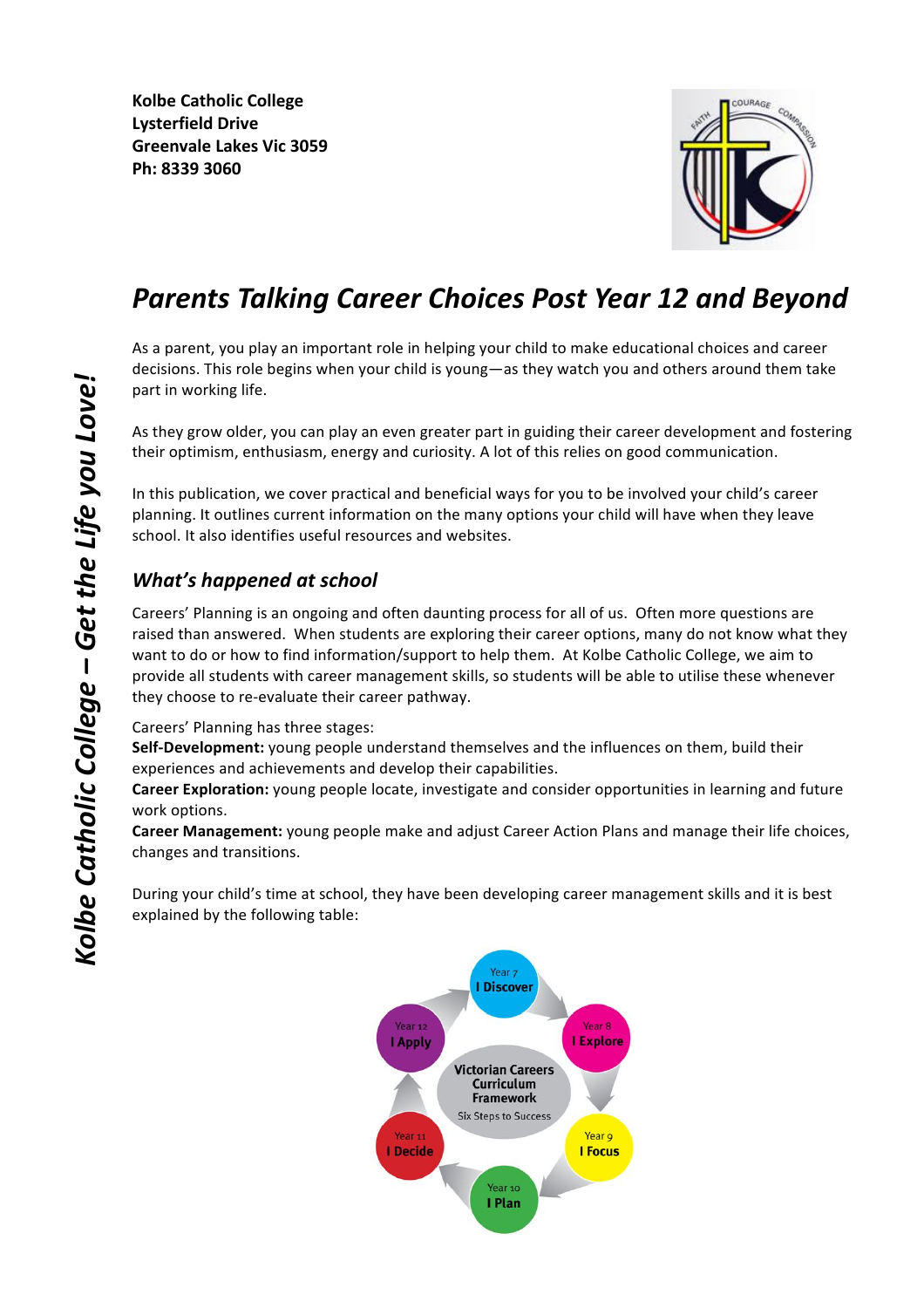## *What to do now - Start talking*

Take advantage of all opportunities to talk to your child about possibilities for their future. Most young people respond well to casual conversations about careers, so be ready when they ask questions about life after school.

Your child probably wants to know how you made decisions about your career. Be ready to tell them about your own work and life experiences and the paths you took to get where you are. They'll gain from knowing about your different jobs, how you found them and whether you liked them. They may also like hearing about experiences of other family members and friends. It's quite possible you know someone who works in a job or industry that interests your child. See if they are willing to tell your child more about their work, and its positives and negatives.

Be ready with questions too. Ask your child if they have thought about different types of further learning. Find out what their friends are planning to do. Ask if they have talked to their school career adviser. Ask if they know other ways to find out more about careers or if they would like to attend career expos. Expos are a great way to find the education and training providers in your area, and meet potential employers.

Think about your child's experiences. Have they helped in with your business? Do they have a creative hobby or a special skill or talent that could lead to an occupation? Have they worked as volunteers, held casual jobs or done work experience? How did they feel about these experiences? Learning what they don't want to do can be as important as learning what they do want to do. So even if they didn't enjoy an experience, it is good to talk about why they didn't enjoy it.

You can take this further by helping them to fully understand their interests, likes and dislikes, strengths and weaknesses, skills and what is important to them. Be sure to discuss the importance of gaining employability skills (listed below)

And above all, be encouraging and supportive. Be positive about their ideas and chances of finding a satisfying career path. Let them know you believe they are a capable and resourceful person. This kind of parental influence can help to boost your child's confidence, maturity and desire to succeed.

The great thing is that a career or study choice made today does not limit a person's range of choices in the future. It's no longer common or necessary for people to stay in the same job or even the same field of work for their entire life.

This flexibility is wonderful and can be a source of great personal satisfaction. To get the most from this freedom of choice, everyone should make it a priority to learn and to keep learning. In fact, in order to expand their options many adults return to formal study to upgrade their qualifications.

Research shows that people are more likely to get a job if they have a Year 12 or equivalent education. They are also more likely to be able to take advantage of new career choices if they continue to learn. Today many people are working in jobs that didn't exist when they first entered the workforce.

**Vocational Education and Training (VET)** in schools lets students combine vocational studies with their other subjects. It's a great way for young people to learn about possible careers and gain useful skills while keeping open their options to pursue future training and/or study. Find out what your child's school is doing.



*!*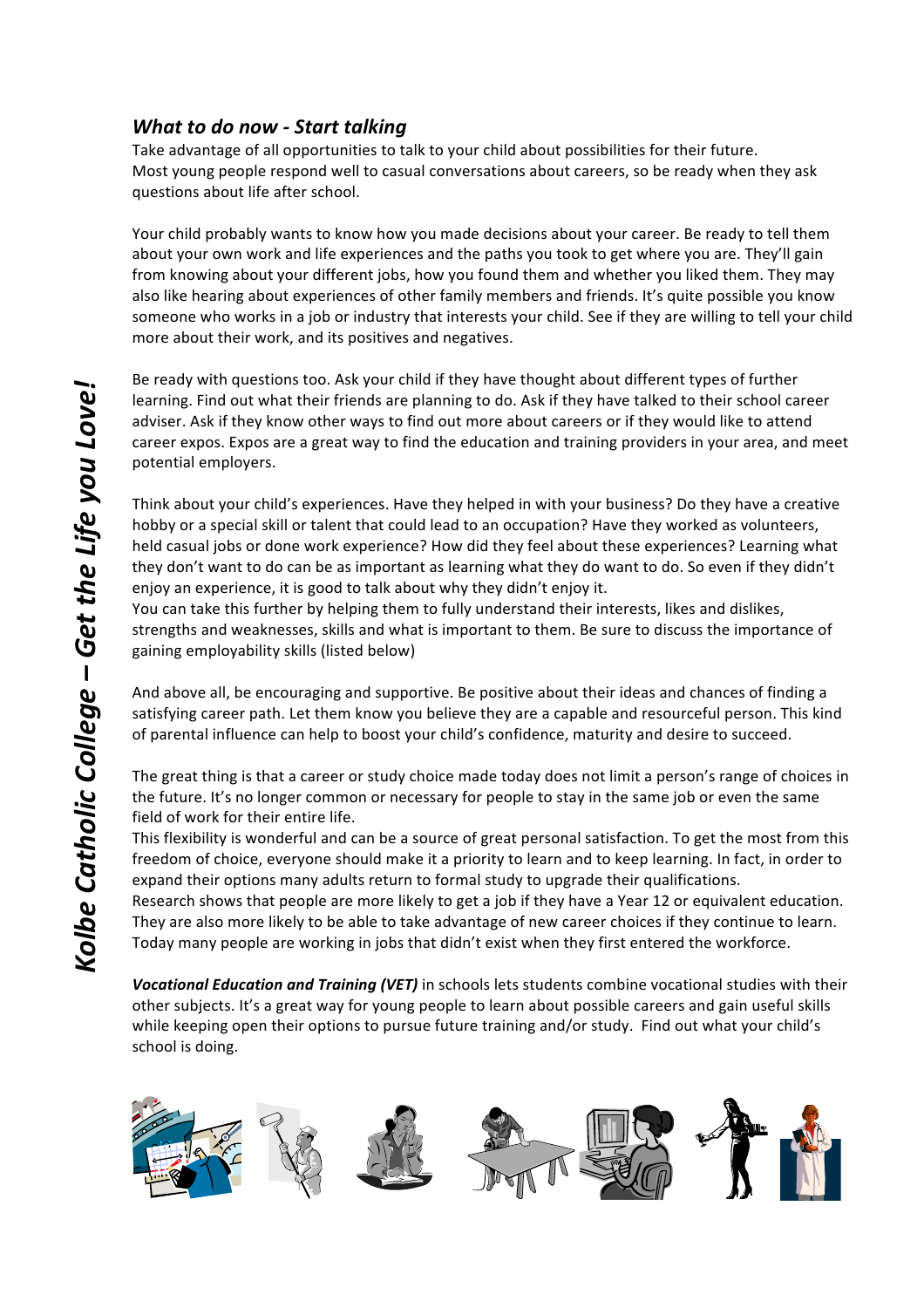## *The options*

There are plenty of pathways to a rewarding career. The most common options are:

- complete an Australian Apprenticeship or Traineeship See www.australianapprenticeships.gov.au & www.grouptraining.com.au for more information
- take up a cadetship

See The Facts section of www.myfuture.edu.au for information on specific cadetships. Click on Awards and Scholarships, and then search for Cadetships. or www.ics.deewr.gov.au information for Indigenous Australians

• study at TAFE

Across Australia, TAFEs and other training organisations offer a vast range of practical, handson and job-related courses. Students can gain nationally recognised qualifications in subjects as varied as aviation, aged care, cardio-technology, children's services, car mechanics, earth science, hairdressing, plumbing, nursing and many more.

See www.training.gov.au for a comprehensive register of Australian courses, qualifications, competencies, training packages and Registered Training Organisations.

#### • study at university

About 40 per cent of students go directly from school to university. This is a big step, often meaning a move away from home. To ensure that potential students have access to clear and meaningful information about higher education providers, the Australian Government has developed the *MyUniversity* website.

See www.myuniversity.gov.au or www.goingtouni.gov.au

• take a gap year to earn money, volunteer and/or travel

Some young people opt to take a year off before returning to further study or training. This gap year gives them a chance to travel, learn a language, pursue a sport or hobby, earn money, gain a new skill, volunteer or simply figure out what they want to do in the future. Many community organisations rely on volunteers and a gap year spent in this way can provide useful new skills and solid work experience.

Visit www.govolunteer.com.au for volunteering opportunities in your area.

The Australian Defence Force also runs a gap year program for those wanting to know more about how the Army and Navy operate. See www.defencejobs.gov.au/education/gapYear for more information.

#### • start a business

Enterprising young people sometimes begin a career by starting a business. There are programs and training available that can help them to develop innovative ideas and increase their business skills.

Go to www.business.gov.au and www.enya.com.au for information to help your child start their own business.

#### • find employment

Some young people choose to head straight to employment after completing school. Finding that first iob can be made easier if the iob seeker knows more about the labour market, skills needed, various industries, occupations, incomes and job prospects. Remember many jobs are not advertised, so word-of-mouth and local knowledge can play a big part in finding a job.